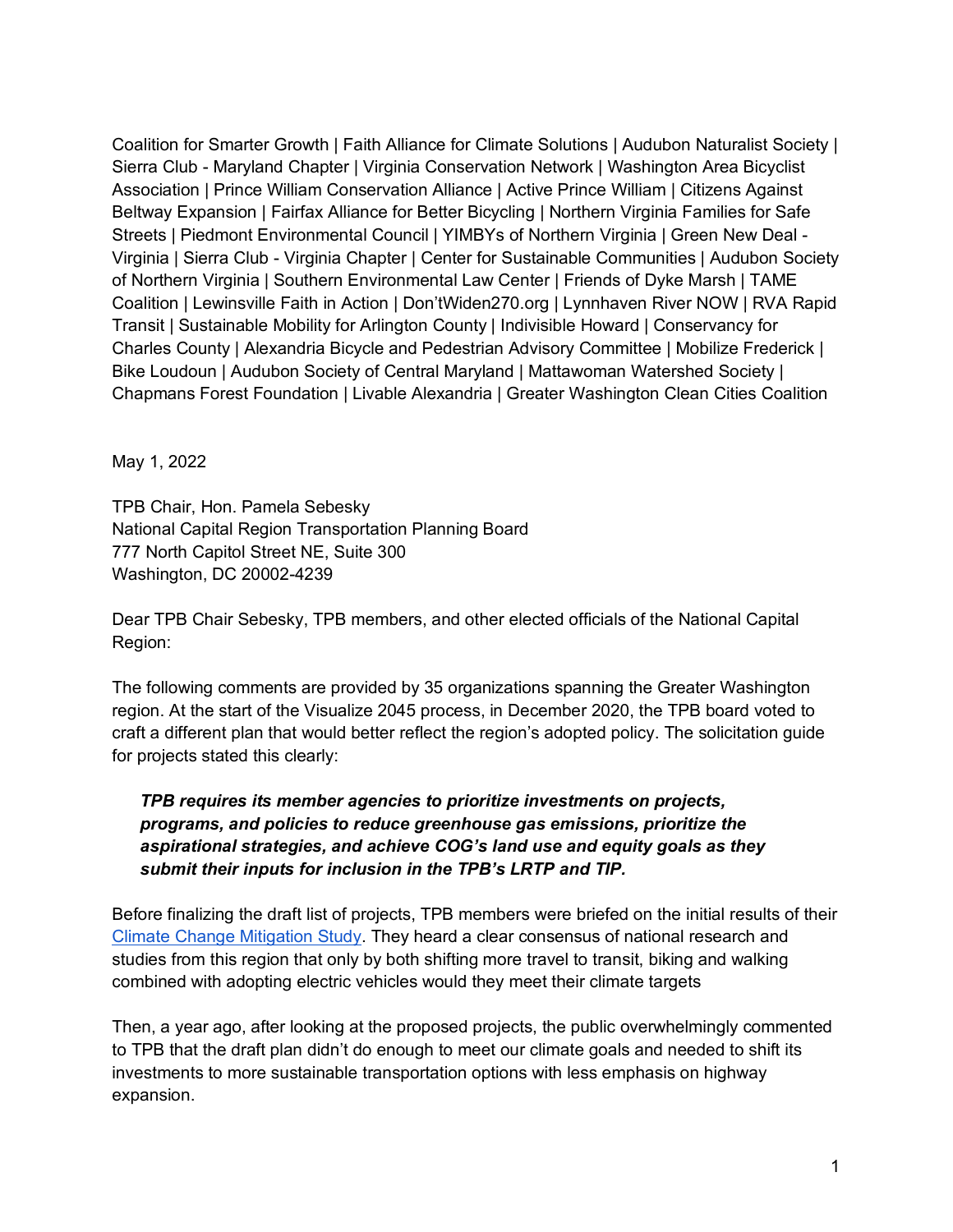**Yet the TPB board members made no substantive changes, and the Visualize 2045 plan and its performance on important measures like greenhouse gas emissions and car dependence is largely the same as the last adopted plan from 2018. This is unacceptable.**

There are other major developments since the previous plan that we would expect to see reflected in this plan's mix of projects and performance:

- The Council of Governments adopted a new climate plan in November 2020, with multiple transportation recommendations that are relevant to Visualize 2045 – and TPB even endorsed the plan's new 2030 climate target.
- The region's officials made new policy commitments to prioritize planning, development and infrastructure investment around transit stations. Representatives on COG adopted in 2019 the Regional Housing Targets, which seek to focus 75% of new housing near transit, and TPB last Fall voted unanimously to endorse the COG high-capacity transit station planning framework and directed its members to make it a priority.
- TPB board members heard the results of the agency's Voices of the Region scientific survey of 2,400 residents, in which 84% said they wanted their elected officials to consider climate change in planning transportation. The responses to other questions also made clear thMay 1at residents want to prioritize clean transportation and options to driving and that your investments should reflect that.
- A significant lasting increase in telework is anticipated, reducing the purported need for many road widening projects that are premised on addressing peak-hour vehicle congestion.
- And if those weren't enough, the increasingly dire warnings of scientists on climate change – and effects experienced now in your communities – would be sufficient for decisionmakers to make real changes with some urgency.

However, almost no projects changed since the last plan: one major project had a change, one new major transit project was added, and one major new road project was added – a new arterial cutting through a forest. While this Visualize 2045 adds 100 more pages since the last one and devotes ink to worthwhile policy topics, it's the projects that matter and that are reflected in the performance:

- This Visualize 2045 makes no progress in reducing greenhouse gas emissions since the previous plan. Its forecast emissions levels in 2030 and 2045 are far above the region's targets and are essentially the same as those achieved by the 2018 plan.
- Despite more evidence on the impacts of induced demand, this plan devotes far too much to highway expansion, \$28.2 billion, versus only \$14.6 billion for expanding our transit, pedestrian and bicycle networks.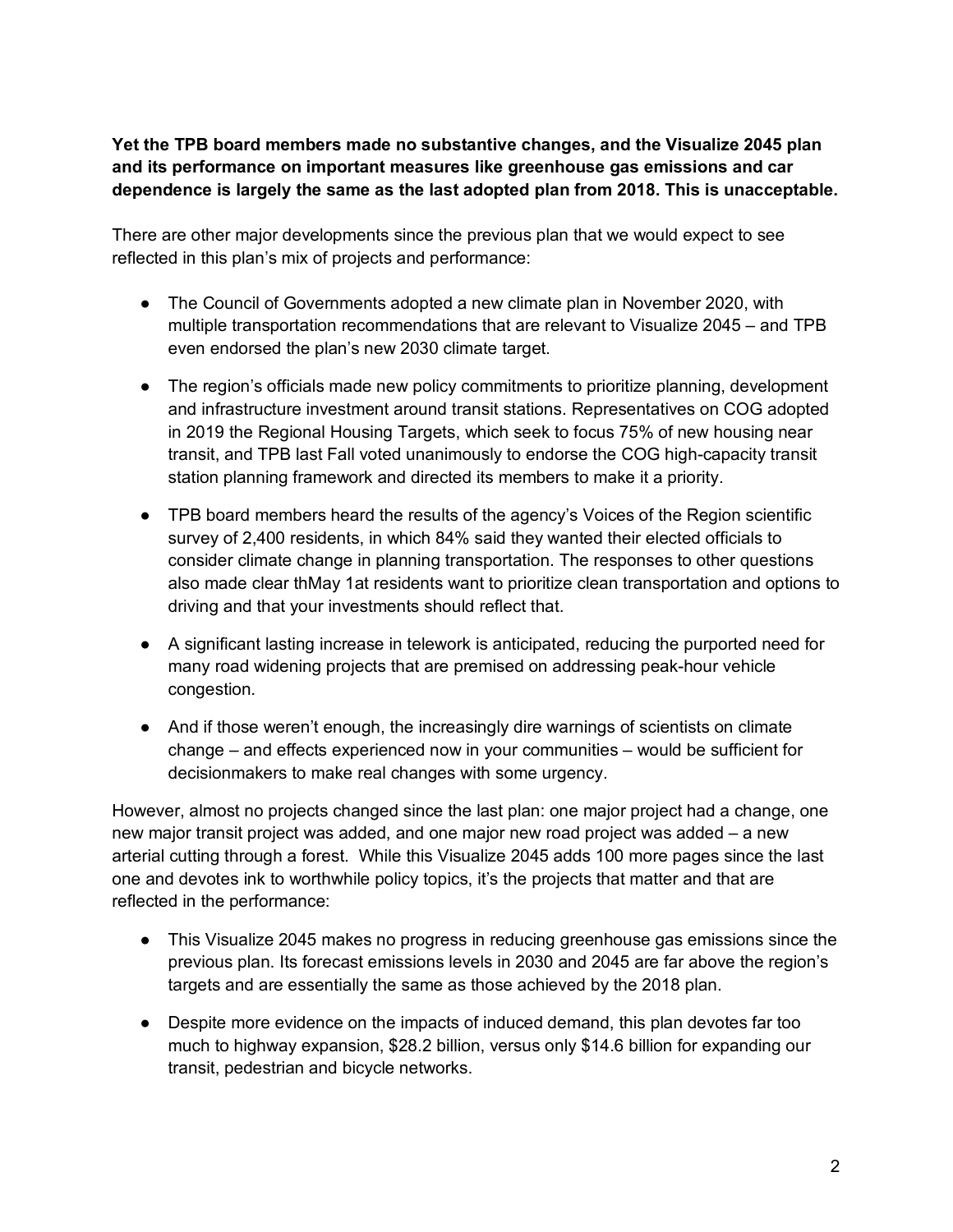- These project priorities and the land use decisions of various TPB jurisdictions leave too many residents stuck driving long trips for daily needs. The plan only makes a very modest reduction in per capita driving, a 3% change by 2045, no different from the 2018  $plan.<sup>1</sup>$
- The plan maintains and, in the case of Prince George's County and other areas, even worsens the east-west divide of inequitable job access. At a regional level the almost \$30 billion in road expansion leaves job access barely above current levels. While the transit-oriented land use and transit investments in the plan - albeit modest and below the levels the region needs - provide much more improvement in job access at a regional level, at much less cost. This transit-oriented development, infrastructure and housing strategy, which you endorsed, should be the core focus of the projects you are funding and would result in far better outcomes for access to jobs, equity, climate, and overall performance of the transportation network.
- There are worthwhile projects in this plan that we support. However, the plan also commits to adding nearly 900 new lane miles of highways and other major roads, which will result in billions of miles of additional driving per year - on top of that anticipated from population and job growth – and undermining your transit investments.
- Key findings of the TPB's climate study need to be more clearly articulated in the plan's text: that the region can achieve its climate targets but only by shifting more travel to walking, biking and transit; by reducing trip distances through better land use and more housing options near transit; and by rapid adoption of electric vehicles.

We call on you to make the necessary and feasible changes to this Visualize 2045 plan and set the stage for a more comprehensive overhaul of the plan by 2024:

- 1. Adopt a strong on-road transportation greenhouse gas reduction goal, and set specific, numerical targets for adopting electric vehicles (20 to 25% of vehicles on the road by 2030) and reducing per capita passenger vehicle miles traveled by 15 to 20% by 2030. Only by setting these informative goals, which are based on the findings of TPB's climate change study, will this plan be informative to our decisionmakers and hold them accountable.
- 2. Endorse the full slate of strategies that TPB's own climate study shows are necessary, including walkable, bikeable, transit-oriented land use; pricing parking and major roads; providing equitable commuter benefits that enable more sustainable travel; and investing in electric vehicle infrastructure and programs.

 $1$  For passenger vehicles, this translates to a 5.6% reduction in per capita VMT; however, TPB's climate study found that the region needs a reduction of 15-20% by 2030, in addition to quickly adopting electric vehicles, to achieve safe levels of greenhouse gas emissions.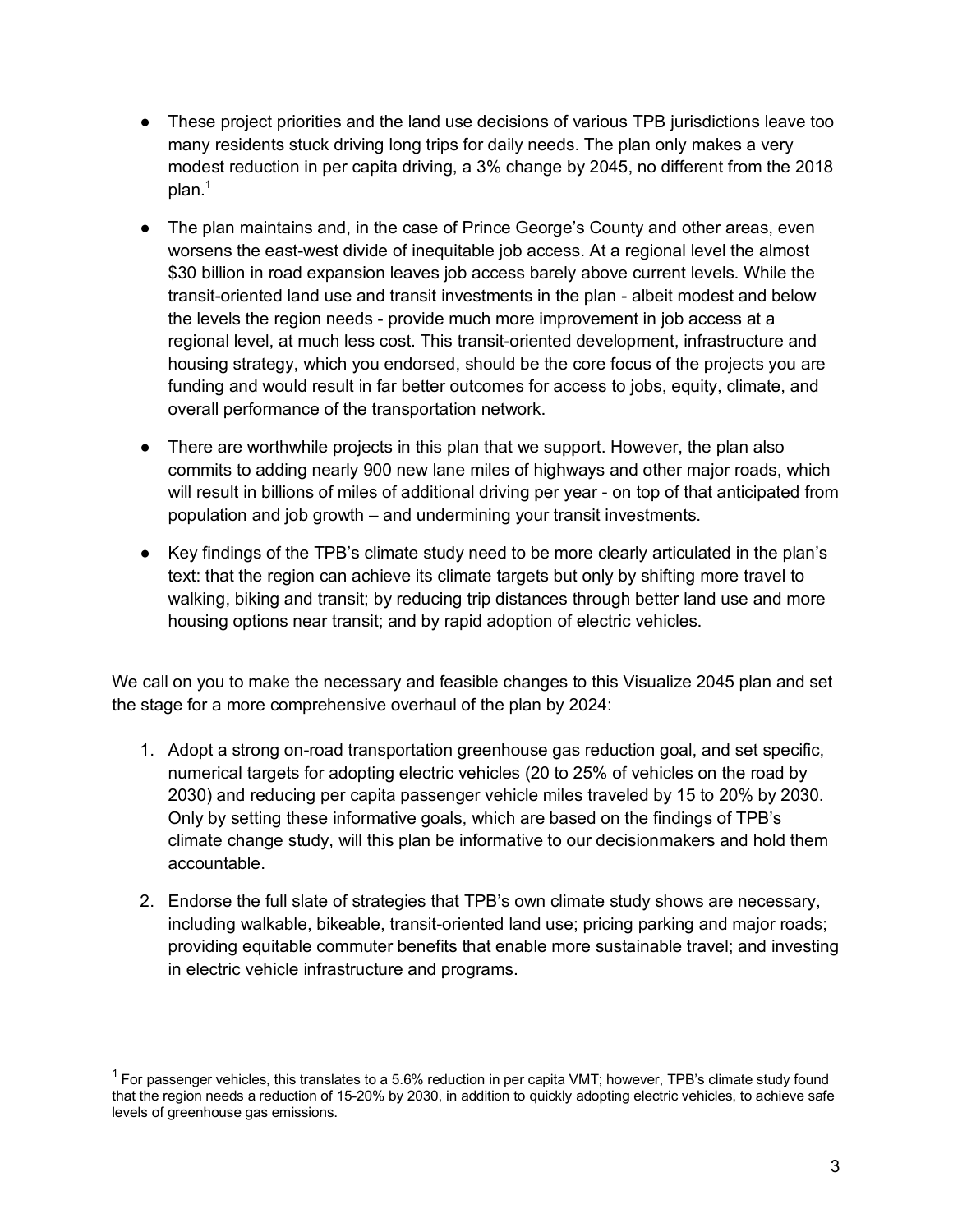- 3. Remove unnecessary and destructive highway expansion projects that induce more driving and sprawl.
- 4. Commit to a major regional study to develop actions that reduce the east-west jobs and housing divide, put more homes near transit, and more equitably and sustainably price our transportation system. TPB can begin the work as soon as this summer using the climate funding in its adopted FY23 Unified Planning Work Program.

This is the minimum that you must do now toward addressing the failings of the region's major plan for infrastructure investment.

Sincerely,

Stewart Schwartz Executive Director Coalition for Smarter Growth stewart@smartergrowth.net

Andrea McGimsey Executive Director Faith Alliance for Climate Solutions andrea@faithforclimate.org

Eliza Cava Director of Conservation Audubon Naturalist Society eliza.cava@anshome.org

Josh Tulkin Executive Director Sierra Club - Maryland Chapter josh.tulkin@mdsierra.org

Wyatt Gordon Land Use and Transportation Policy Manager Virginia Conservation Network wyatt@vcnva.org

Ludwig P. Gaines Executive Director Washington Area Bicyclist Association Ludwig.Gaines@waba.org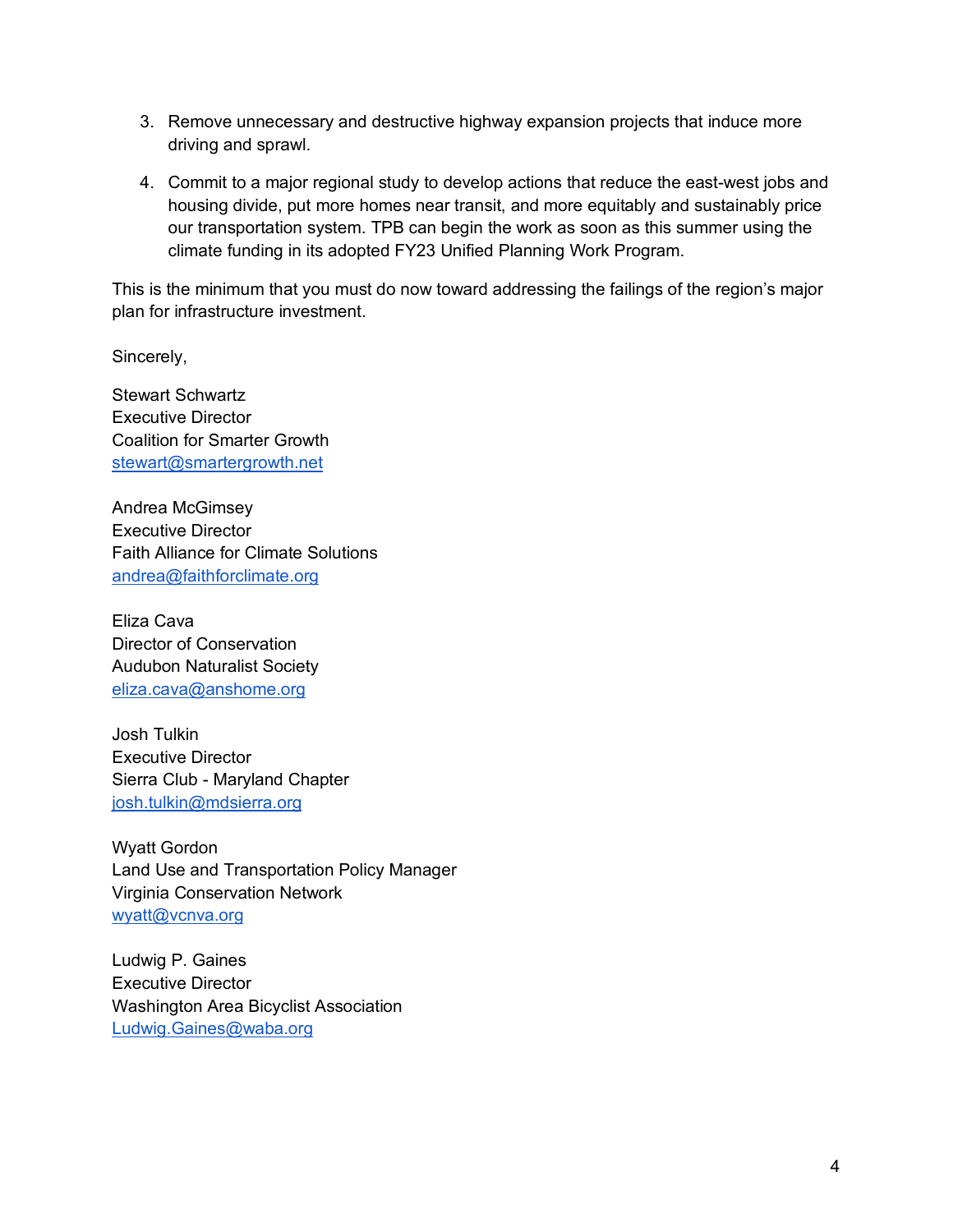Kim Hosen Executive Director Prince WIlliam Conservation Alliance khosen@pwconserve.org

Mark Scheuffler Co -Chair Active Prince William Active.PrinceWilliam@gmail.com

Barbara Coufal Co -Chair Citizens Against Beltway Expansion bcoufal10@aol.com

Bruce Wright President Fairfax Alliance for Better Bicycling president@fabb -bikes.org

Mike Doyle Founding Member Northern Virginia Families for Safe Streets Mike@novafss.org

Julie Bolthouse Director of Land Use Piedmont Environmental Council jbolthouse@pecva.org

Luca Gattoni -Celli **Founder** YIMBYs of Northern Virginia potentiaeromanorum@gmail.com

Karen T. Campblin Green New Deal Virginia karen@ktcplan.com

Douglas Stewart Transportation and Smart Growth Co -Chair Sierra Club - Virginia Chapter douglasbstewart@gmail.com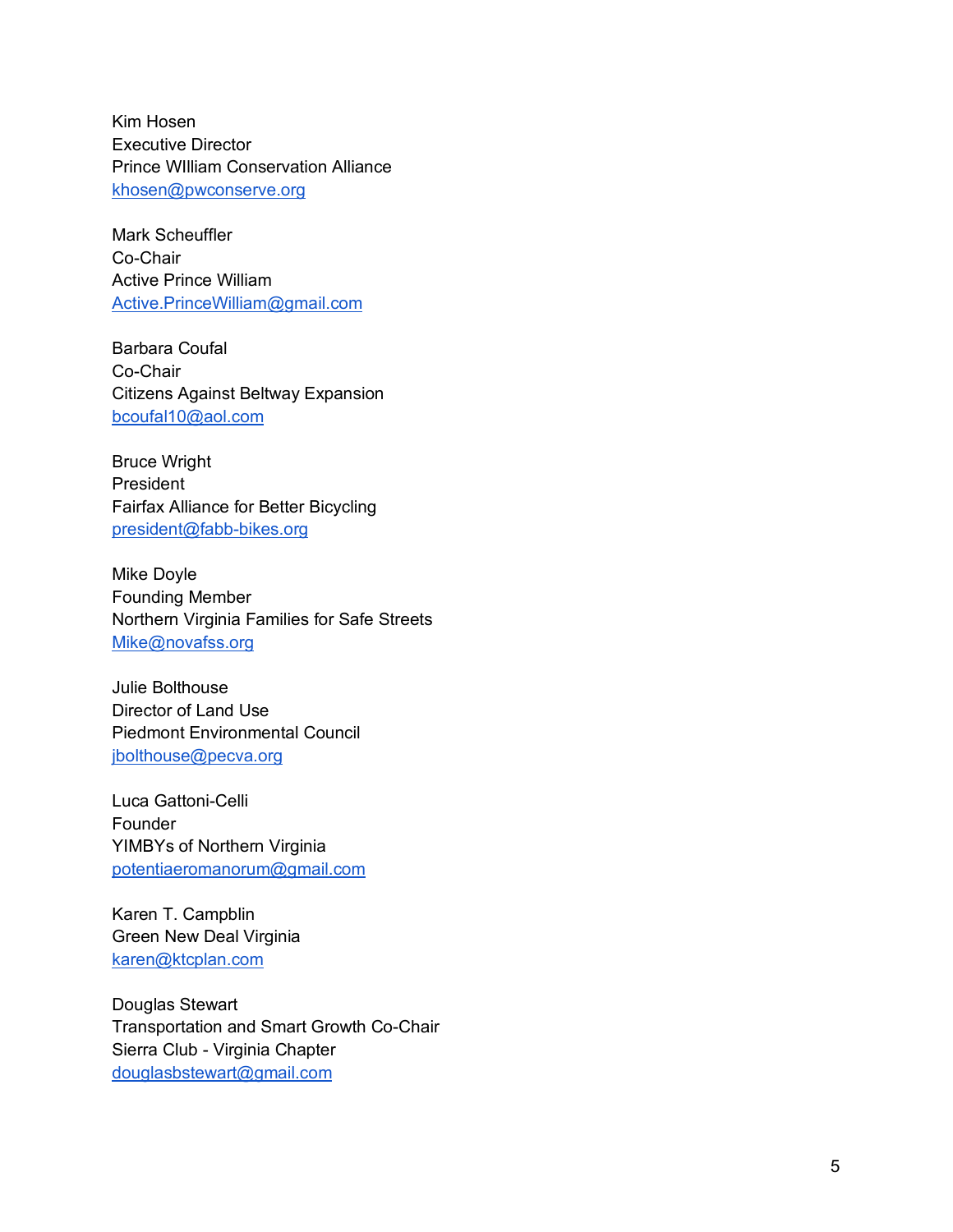Garry Harris Executive Director Center for Sustainable Communities gharris@htsenterprise.com

Tom Blackburn President Audubon Society of Northern Virginia President@audubonva.org

Morgan Butler Senior Attorney Southern Environmental Law Center mbutler@selcva.org

Glenda Booth President Friends of Dyke Marsh info@fodm.org

Margaret Schoap **Chair** TAME Coalition schoapm@aol.com

John Clewett Co -Lead Lewinsville Faith in Action clewettj@gmail.com

Sally Stoltz Co -Coordinator Don'tWiden270.org sallystoltz@aol.com

Karen Forget Executive Director Lynnhaven River NOW Karen@LRNOW.org

Faith Walker Executive Director RVA Rapid Transit faith@rvarapidtransit.org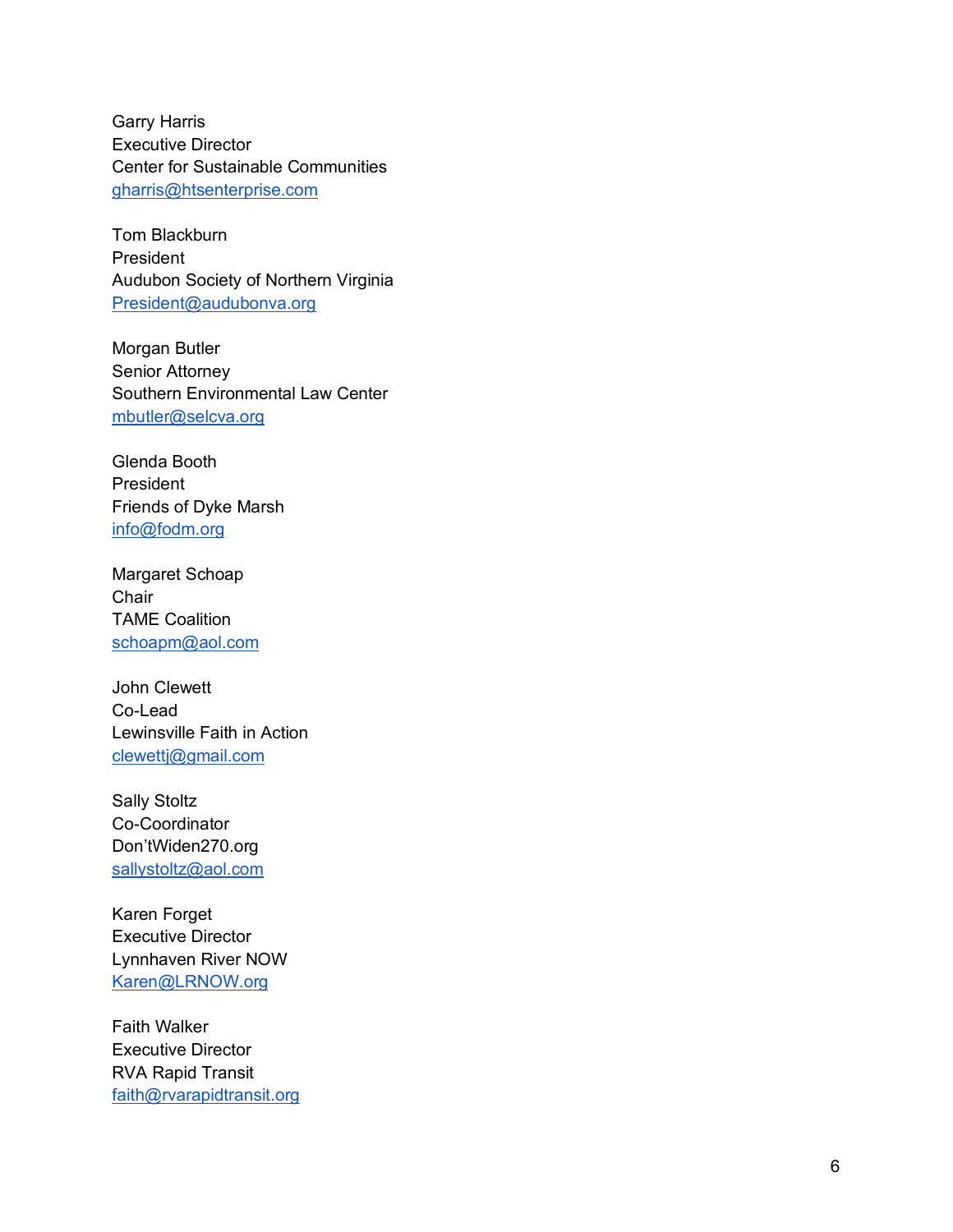Chris Slatt President Sustainable Mobility for Arlington County Hello@susmo.org

Richard Deutschmann Facilitator, Climate Action Team Indivisible Howard County rdeutschmann2@gmail.com

Hal Delaplane President Conservancy for Charles County charlesconservancy@hotmail.com

Ken Notis **Chair** Alexandria Bicycle and Pedestrian Advisory Committee civ2kn@gmail.com

Karen Cannon Co-Chair Mobilize Frederick kc.cannon99@gmail.com

Lisa Campbell Co-Chair Bike Loudoun lisac3147@gmail.com

Julie Dunlop Board Member Audubon Society of Central Maryland advocacy@centralmdaudubon.org

Alex Winter President Mattawoman Watershed Society alexbillwinter@gmail.com

Bonnie Bick President Chapman Forest Foundation bonniebick@gmail.com